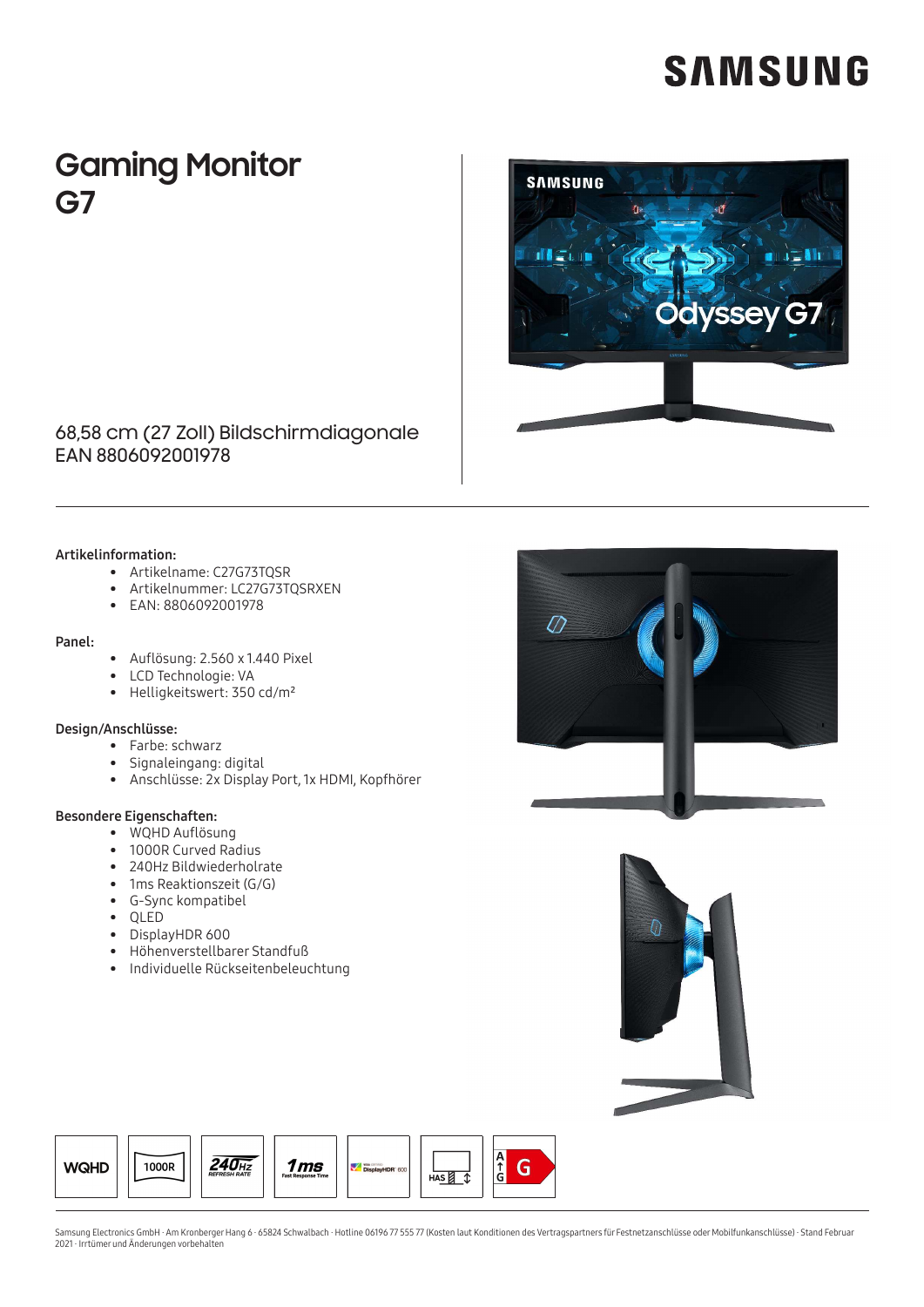## **SAMSUNG**

## **Technische Daten C27G73TQSR**

| Artikelinformationen     |                       |
|--------------------------|-----------------------|
| Artikelname              | C27G73TQSR            |
| Artikelnummer            | LC27G73TQSRXEN        |
| EAN                      | 8806092001978         |
| <b>Display</b>           |                       |
| LCD Technologie          | <b>VA</b>             |
| Bildschirmgröße          | 68,58 cm (27 Zoll)    |
| Auflösung (nativ)        | 2.560 x 1.440 Pixel   |
| Bildformat               | 16:9                  |
| Helligkeitswert (typ.)   | 350 cd/m <sup>2</sup> |
| Bildwiederholungsrate    | 240 Hz                |
| Kontrast (typ.)          | 2.500:1               |
| Reaktionszeit            | 1 ms (G/G)            |
| Betrachtungswinkel (H/V) | 178°/178°             |
| Farben                   |                       |
| Anzahl der Farben        | 1,07 B.               |
| <b>Signal</b>            |                       |
| Signaleingang            | digital               |
| Konnektivität            |                       |
| D-Sub                    |                       |
| <b>DVI</b>               | L,                    |
| Dual Link DVI            |                       |
| Display Port             | 2x                    |
| Display Port Out         | $\overline{a}$        |
| Mini-Display Port        | L,                    |
| <b>HDMI</b>              | 1x                    |
| Audio In                 |                       |
| Kopfhörer                | Ja                    |
| <b>USB Ports</b>         | 2x                    |
| <b>USB Hub Version</b>   | 3.0                   |
| Thunderbolt 3            | $\overline{a}$        |
| USB-C                    |                       |
| Ethernet (LAN)           | ÷,                    |
| W-Lan                    | L,                    |
| Bluetooth                | $\overline{a}$        |

| Energiemerkmale <sup>1</sup>              |                                                   |
|-------------------------------------------|---------------------------------------------------|
| Netzteil                                  | extern                                            |
| Lieferant                                 | Samsung                                           |
| Artikelname                               | C27G73TQSR                                        |
| Energieeffizienzklasse <sup>2</sup>       | G                                                 |
| Bildschirmdiagonale                       | 68,58 cm (27 Zoll)                                |
| Energieverbrauch pro 1000h                | 32 kWh                                            |
| Energieverbrauch pro Jahr                 | 47 kWh                                            |
| Energieverbrauch<br>im Ein-Zustand (typ.) | 32W                                               |
| Energieverbrauch<br>im Standby-Zustand    | 0,5 W                                             |
| Energieverbrauch<br>im Aus-Zustand        | $0,3$ W                                           |
| Bildschirmauflösung                       | 2.560 x 1.440 Pixel                               |
| Maximales Leuchtverhältnis                | 65%                                               |
| Quecksilber                               | $0,0$ mg                                          |
| Blei                                      | Ja                                                |
| Einstellungen                             |                                                   |
| Digital                                   | Vielfältige Einstellungsmöglichkeiten<br>über OSD |
| <b>Besondere Eigenschaften</b>            |                                                   |
| Samsung MagicAngle                        | ٠                                                 |
| Samsung MagicBright                       |                                                   |
| Samsung MagicUpscale                      | L                                                 |
| Eco Saving Plus                           |                                                   |
| Eye Saver Mode                            | Ja                                                |
| <b>Flicker Free</b>                       | Ja                                                |
| Picture-In-Picture                        | Ja                                                |
| Picture-By-Picture                        | Ja                                                |
| QLED Technologie                          | Ja                                                |
| Game Mode                                 |                                                   |
| Image Size                                | ÷,                                                |
| USB Super Charging                        | Ja                                                |
| Daisy Chain                               | $\overline{a}$                                    |
| Easy Setting Box                          | -                                                 |
| FreeSync                                  | FreeSync Premium                                  |
| G-Sync kompatibel                         | Ja                                                |
| Lautsprecher                              | $\overline{a}$                                    |
| Off Timer Plus                            | Ja                                                |
| <b>HDR</b>                                | <b>HDR 600</b>                                    |
| 0,00 W Off Mode                           |                                                   |
| USB Soundbar (Ready)                      |                                                   |